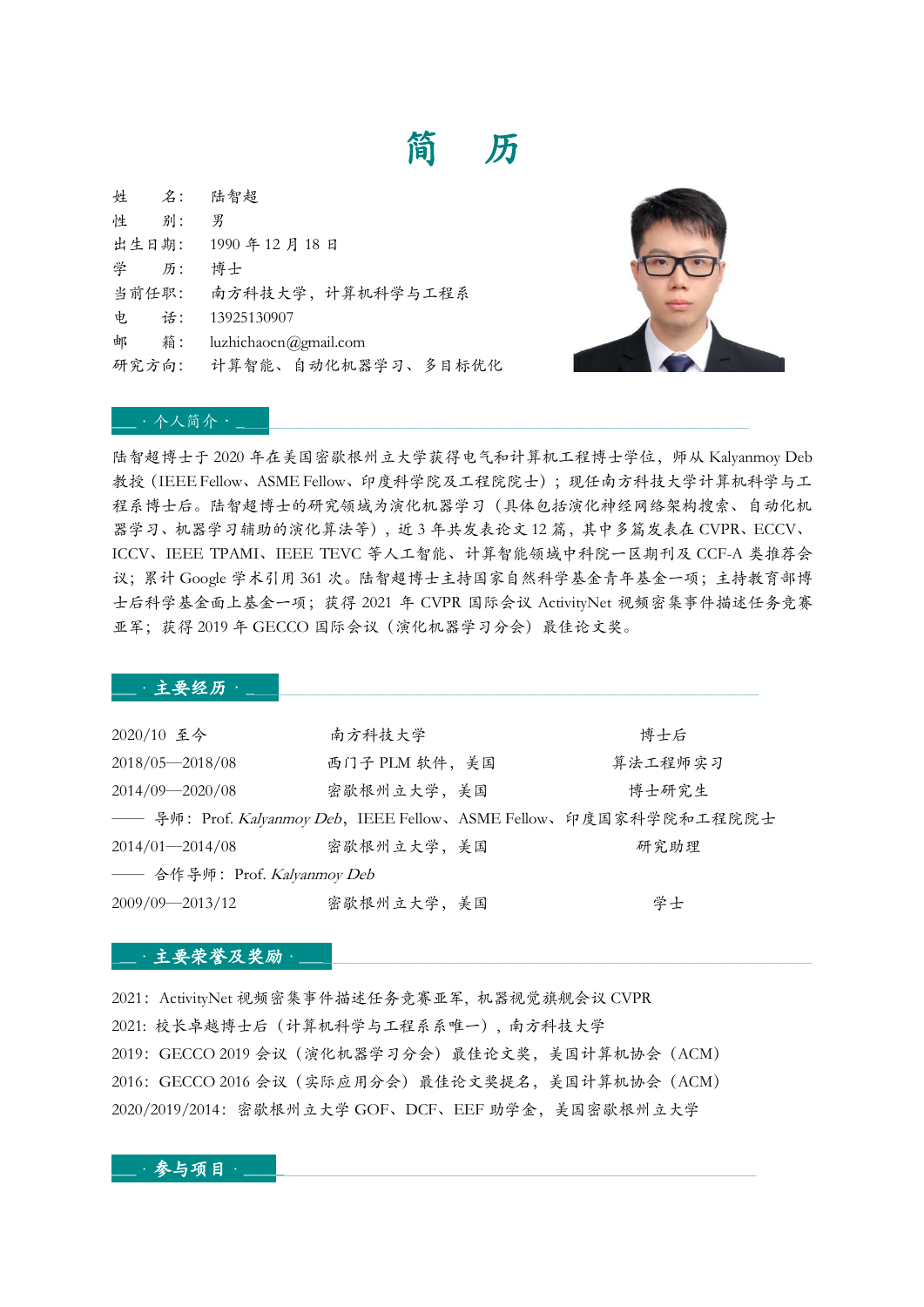2022/01–2023/12: 国家自然科学基金(青年科学基金)项目,No. 62106097,负责人,批准经费 16 万人民币。

2021/06–2022/10: 中国博士后科学基金(面上)项目,No. 2021M691424,负责人,批准经费 8 万 人民币。

2020/01–2021/12: 用于小型化芯片的演化神经架构搜索,核心参与人员,批准经费 128 万人民币, 华为海思。

## $-$ 代表论文 $-$

#### 期刊文章

- 1. Zhichao Lu, G. Sreekumar, E. Goodman, W. Banzhaf, K. Deb, and V. N. Boddeti. Neural Architecture Transfer. IEEE Transactions on Pattern Analysis and Machine Intelligence, 43(9), 2971-2989, 2021.(影 响因子:17.861)
- 2. Zhichao Lu, I. Whalen, Y. Dhebar, K. Deb, E. Goodman, W. Banzhaf, and V. N. Boddeti. Multiobjective Evolutionary Design of Deep Convolutional Neural Networks for Image Classification. IEEE Transactions on Evolutionary Computation, 25(2), 277-291, 2021.(影响因子:11.168)
- 3. S. Zhu, L. Xu\*, E. Goodman, and Zhichao Lu. A New Many-Objective Evolutionary Algorithm based on Generalized Pareto Dominance. IEEE Transactions on Cybernetics, 2021, in press, (影响因子: 11.027)
- 4. A. Sinha, Zhichao Lu, K. Deb, and P. Malo. Bilevel Optimization based on Iterative Approximation of Multiple Mappings. Journal of Heuristics, 2020.
- 5. Zhichao Lu, K. Deb, and A. Sinha. Uncertainty Handling in Bilevel Optimization for Robust and Reliable Solutions. International Journal of Uncertainty, Fuzziness and Knowledge-Based Systems, 2018.

### 会议文章

- 1. S. Huang, Zhichao Lu, R. Cheng\*, and C. He, FaPN: Feature-aligned Pyramid Network for Dense Image Prediction, International Conference on Computer Vision (ICCV), 2021. (机器视觉顶会;CCF-A 类)
- 2. T. Wang, R. Zhang, Zhichao Lu, F. Zheng, R. Cheng, and P. Luo, End-to-End Dense Video Captioning with Parallel Decoding, *International Conference on Computer Vision (ICCV)*, 2021. (机器视觉顶会; CCF-A 类)
- 3. S. Hu, R. Cheng\*, C. He, and Zhichao Lu. Multi-objective Neural Architecture Search with Almost No Training, Evolutionary Multi-Criterion Optimization (EMO), 2021.
- 4. S. Zhu, L. Xu, E. Goodman, K. Deb, and Zhichao Lu, The (M-1)+1 framework of relaxed Pareto dominance for evolutionary many-objective optimization, Evolutionary Multi-Criterion Optimization (EMO), 2021.
- 5. Zhichao Lu, K. Deb, E. Goodman, W. Banzhaf, and V. N. Boddeti. NSGANetV2: Evolutionary Multi-Objective Surrogate-Assisted Neural Architecture Search, European Conference on Computer Vision (ECCV), 2020. (机器视觉顶级会议;口头报告;录用率:104/5150)
- 6. Zhichao Lu, I. Whalen, V. N. Boddeti, Y. Dhebar, K. Deb, E. Goodman, and W. Banzhaf. NSGA-Net: Neural Architecture Search using Multi-Objective Genetic Algorithm (Extended Abstract), International Joint Conference on Artificial Intelligence (IJCAI), 2020. (人工智能顶会;CCF-A 类;邀稿)
- 7. Zhichao Lu, K. Deb, and V. N. Boddeti. MUXConv: Information Multiplexing in Convolutional Neural Networks, IEEE Conference on Computer Vision and Pattern Recognition (CVPR), 2020. (机器视觉顶 会;CCF-A 类)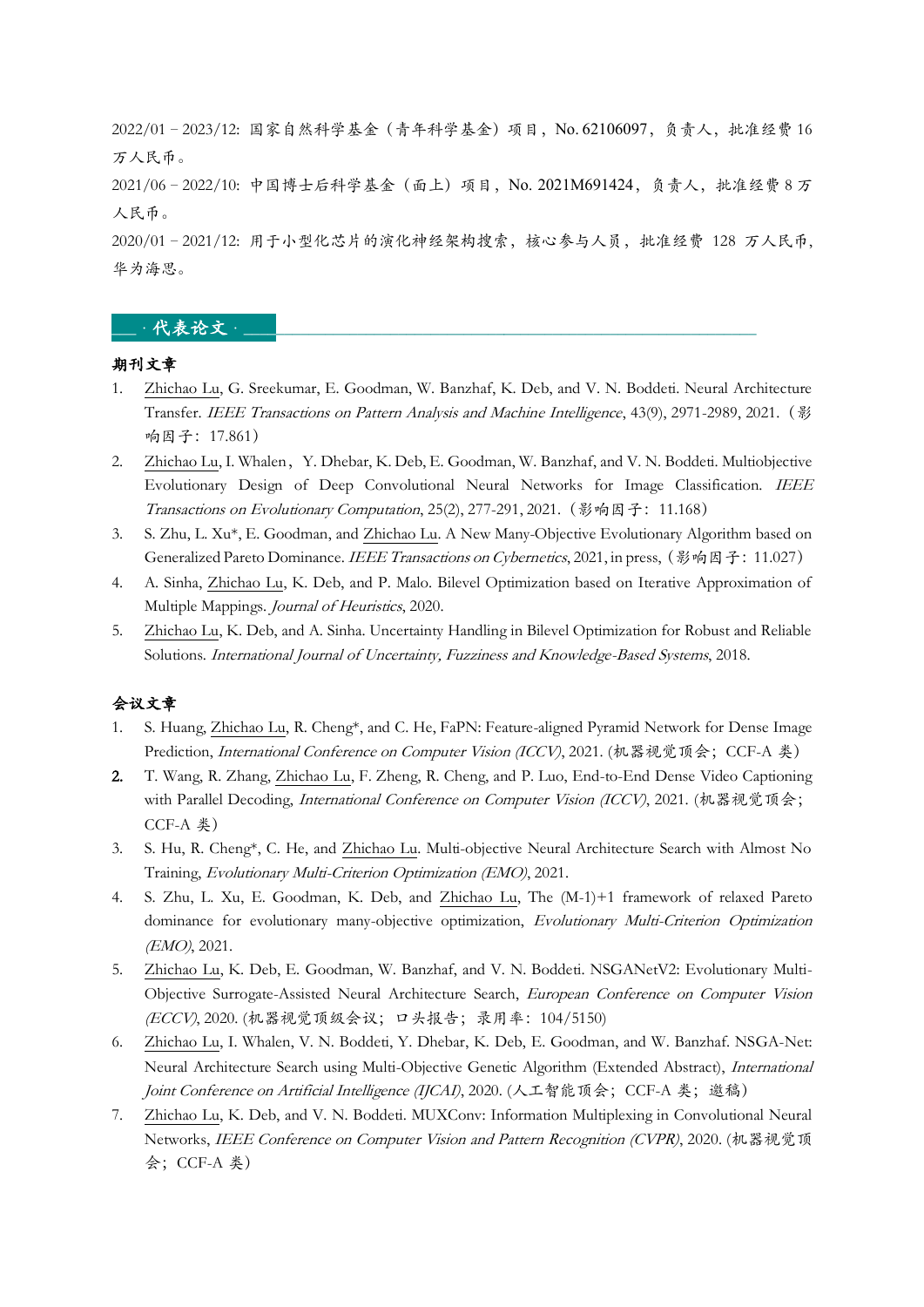- 8. Zhichao Lu, I. Whalen, V. N. Boddeti, Y. Dhebar, K. Deb, E. Goodman, and W. Banzhaf. NSGA-Net: Neural Architecture Search using Multi-Objective Genetic Algorithm. Genetic and Evolutionary Computation Conference (GECCO), 2019. (演化机器学习分会最佳论文)
- 9. Zhichao Lu, K. Deb, and H. Singh, Balancing Survival of Feasible and Infeasible Solutions in Constraint Evolutionary Optimization Algorithms, IEEE Congress on Evolutionary Computation (CEC), 2018.
- 10. Zhichao Lu, K. Deb, E. Goodman, and J. Wassick, Solving a Supply-chain Management Problem using a Bilevel Approach, Genetic and Evolutionary Computation Conference (GECCO), 2017.
- 11. B. Barnhart, Zhichao Lu, M. Bostian, A. Sinha, K. Deb, L. A. kurkalova, M. Jha, and G. W. Whittaker, Handling Practicalities in Agricultural Policy Optimization for Water Quality Improvements, Genetic and Evolutionary Computation Conference (GECCO), 2017.
- 12. Zhichao Lu, K. Deb, and A. Sinha, Finding Reliable Solutions in Bilevel Optimization Problems under Uncertainties, Genetic and Evolutionary Computation Conference (GECCO), 2016. (实际应用分会最佳 论文提名)
- 13. Zhichao Lu, K. Deb, and A. Sinha, Handling Decision Variable Uncertainty in Bilevel Optimization Problems, IEEE Congress on Evolutionary Computation (CEC), 2015.
- 14. K. Deb, Zhichao Lu, C. B. McKesson, C. C. Trumbach and L. DeCan, Towards optimal ship design and valuable knowledge discovery under uncertain conditions, IEEE Congress on Evolutionary Computation (CEC), 2015.

### 在投论文 (#: 共同作者)

- 1. K. Deb, Zhichao Lu, I. Kropp, J. Hernandez-Suarez, R. Hussein, S. Miller, and A. Nejadhashemi, Minimizing Expected Deviation in Upper-level Outcomes Due to Lower-level Decision-making Uncertainty in Hierarchical Problems, *IEEE Transactions on Evolutionary Computation*, 2021. (审稿中)
- 2. C. Ding<sup>#</sup>, Zhichao Lu<sup>#</sup>, S. Wang, R. Cheng\*, and V. N. Boddeti, Unreasonable Effectiveness of Non-Learnable Layers for Multi-Task Learning, *AAAI Conference on Artificial Intelligence (AAAI*), 2022. (审 稿中)
- 3. S. Zhu, L. Xu, E. Goodman, K. Deb, and Zhichao Lu, A General Framework for Enhancing Relaxed Pareto Dominance Methods in Evolutionary Many-Objective Optimization, Natural Computing, 2021. (审 稿中)
- 4. S. Hu, R. Cheng, C. He, Zhichao Lu, J. Wang, and M. Zhang, Accelerating Multi-Objective Neural Architecture Search by Random-Weight Evaluation, Complex & Intelligent Systems, 2021. (审稿中)
- 5. Zhichao Lu, R. Cheng\*, S. Huang, H. Zhang, C. Qiu and F. Yang. Towards Real-Time Semantic Segmentation - A Surrogate-Assisted Multiobjective Approach. IEEE Transactions on Neural Networks and Learning Systems, 2021. (审稿中)

#### \_\_\_·学术服务·\_\_\_\_\_\_\_\_\_\_\_\_\_\_\_\_\_\_\_\_\_\_\_\_\_\_\_\_\_\_\_\_\_\_\_\_\_\_\_\_\_\_\_\_\_\_\_\_\_\_\_\_\_\_\_\_\_\_\_\_\_\_\_

### 会议服务

CVPR 2021 NAS研习会:组织委员会成员, 2021 IEEE Conference on Computer Vision and Pattern Recognition Neural Architecture Search 研习会,线上会议, 美国

EMO'2021: 组织委员会成员, 2021 International Conference on Evolutionary Multi-Criterion Optimization, 深圳, 中国